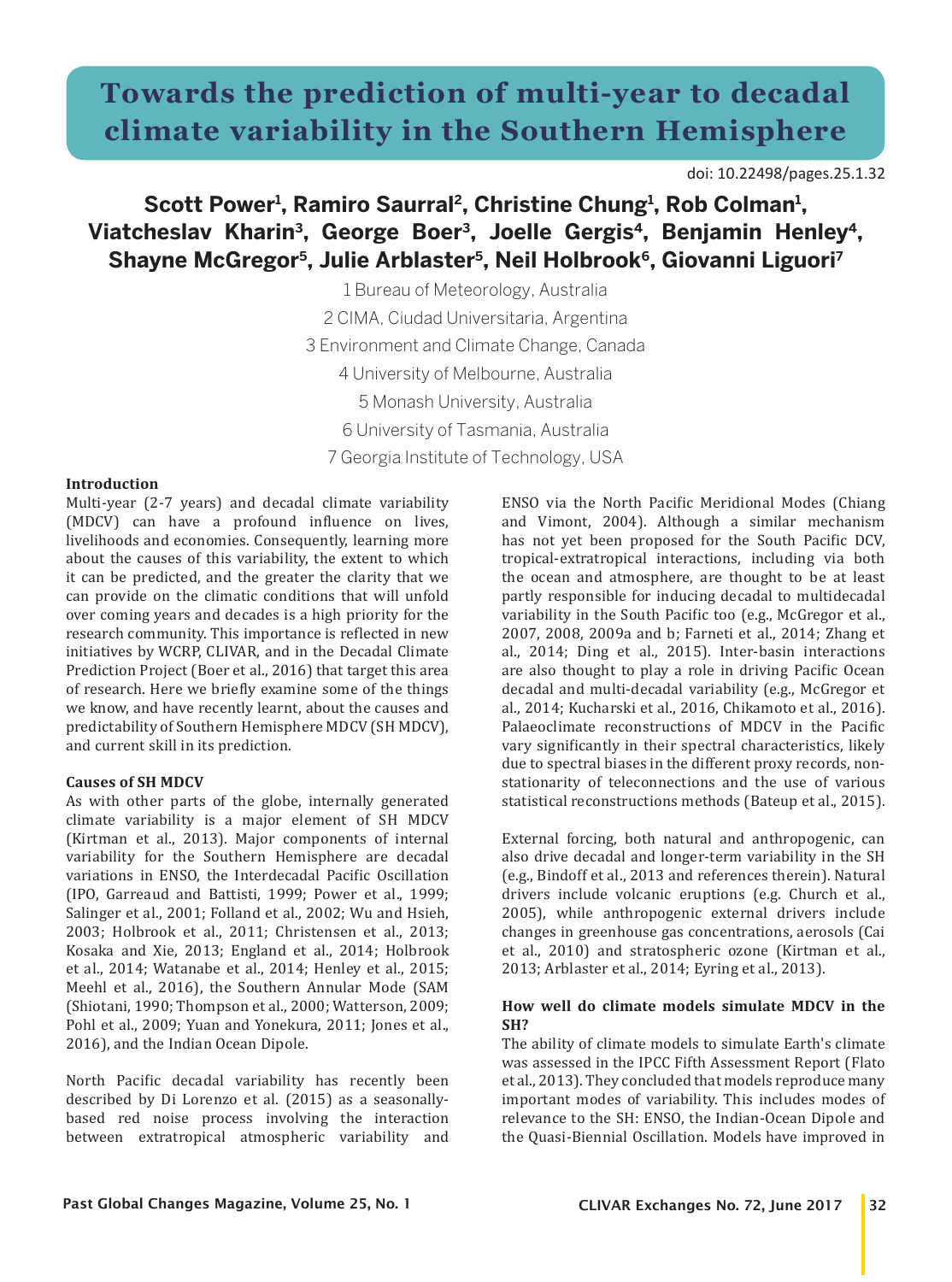some respects since the last generation although, in the case of ENSO, some of this improvement might not be entirely for the right reasons.

While models are extremely valuable tools that enable us to improve our understanding of SH MDCV, they are not without their limitations. For example, while CMIP5 models tend to capture the spatial pattern of the IPO, models tend to underestimate the magnitude of SST variability associated with the IPO (Power et al., 2016; Henley et al., 2017), and both the magnitude of DCV in trade winds (England et al., 2014; McGregor et al., 2014) and multidecadal changes in the strength of the Walker Circulation (Kociuba and Power, 2015). These deficiencies appear to be due, at least in part, to modeled ENSOs that tend to be too oscillatory on too short a time-scale. This makes it hard for the models to maintain multi-year and longer-term anomalies (Kociuba and Power, 2015; Power et al., 2016).

A further illustration of the limitations of CMIP5 models in simulating SH MDCV is seen in Fig. 1. It shows timeseries of the decadal variability in SH surface air temperature from pre-industrial runs of CMIP5 models. The model-to-model range in the magnitude and character of the variability is remarkable. Some models exhibit variability that has a range of a few tenths of a degree, while the range of some other models is three or more times larger. The character of the variability also differs markedly among models. In some models there is pronounced multi-decadal variability, whereas in other models variability occurs on much shorter time-scales. While further research is needed to ascertain which of these simulations more realistically captures SH MDCV. Clearly, given the large model to model differences evident in Fig.1, care is needed in assigning confidence to conclusions drawn on the basis of SH MDCV simulated in the current generation of climate models.

There have been other studies investigating SH MDCV of the past 1000 years in climate model simulations and reconstructions For example, a recent study by Hope et al. (2016) examined the decadal characteristics of ENSO spectra based on seven published ENSO reconstructions, and indices of Nino 3.4 SSTs and the Southern Oscillation Index calculated from six CMIP5–PMIP3 last millennium simulations. The post-1850 spectrum of each modelled or reconstructed ENSO series captures the observed spectrum to varying degrees. However, no single model or ENSO reconstruction completely reproduces the instrumental spectral characteristics across the multiyear or decadal bands.

Appreciable changes in the level of decadal ENSO variability is observed in the reconstructions and simulations of the pre-1850 period. While much of this represents internally generated variability (see e.g. Power et al., 2006), some of the variability may be linked to intermittent major volcanic eruptions (Hope et al., 2016). Nevertheless, Hope et al. (2016) report inconsistencies between reconstructions, models and instrumental indices used to evaluate changes over past centuries, reflecting the complexity of reconstructing and simulating past changes of a highly variable coupled system. In the reconstructions, variability arises from internal climate processes, different forced responses, or non-climatic proxy processes that are still not well understood (Ault et al., 2013).

Improving the simulation of SH MDCV would be greatly assisted by the availability of additional data from high latitude regions. The palaeoclimate reconstruction of the SAM by Abram et al. (2014) displays good agreement with CMIP5–PMIP3 last millennium simulations. Although the reconstruction shows a progressive shift towards SAM's positive phase as early as the fifteenth century, the positive trend in the SAM since 1940 is reproduced by multi-model climate simulations forced with rising greenhouse gas levels and ozone depletion (Abram et al.. 2014). These results are likely to reflect the brevity of the instrumental data from high latitudes, and associated deficiencies in model representation of SH climate (Jones et al., 2016).



**Figure 1:** Time series of the (detrended) 10-year running annual mean surface air temperature, averaged over the SH from the CMIP5 models (K), ordered from smallest to largest. Values calculated from the first 200 years of pre-industrial experiments offsets for display purposes.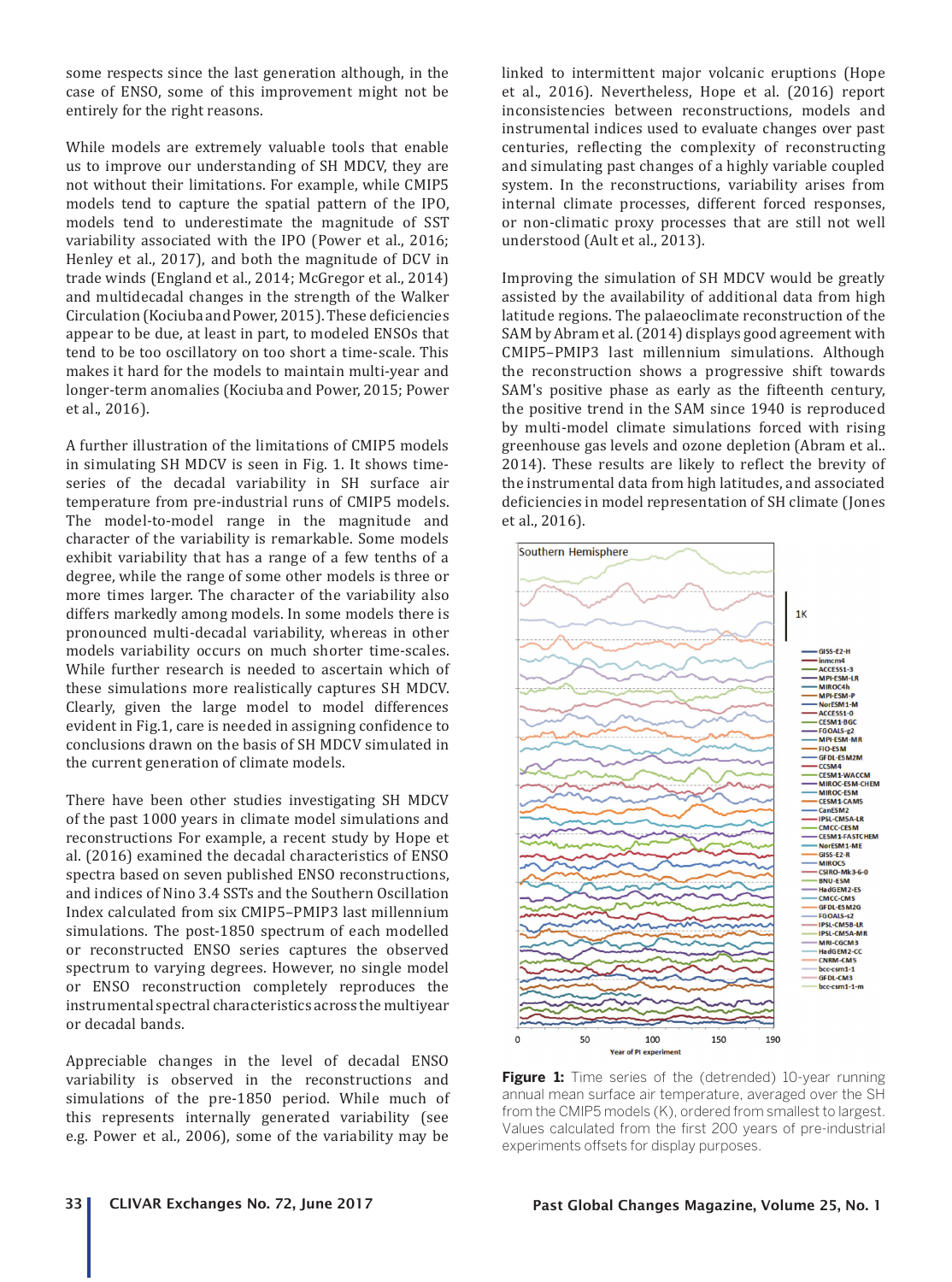#### **Predictability of MDCV in the SH**

In climate science the term "predictability" has a different meaning to "predictive skill". Predictability provides an estimate of the upper limit to predictive skill, in the absence of technical problems - apart from uncertainty in initial conditions. Predicability is usually estimated from a model's ability to predict its own evolution given imperfect initial conditions. The presumption is that the results from a well-behaved climate model can provide information on the predictability of the actual climate system. Predictability arises from internal Predictability arises from internal variability, external forcing (e.g. increasing greenhouse gas concentrations), and interactions between them. One estimate of the relative importance of initial conditions and external forcing for the predictability of timeaveraged temperature in the Southern Hemisphere is depicted in Fig. 2 (dashed lines). Initialisation provides additional potential skill on average over the southern hemisphere on all time-scales, from one month to 10 years. The relative contribution of initialisation to the potential skill tends to diminish the longer the timescale, as the relative contribution from external forcing increases.

The estimated potential predictability of five-year means across the SH is dominated by the contribution of external forcing, with internal variability making comparatively little contribution (Kirtman et al., 2013, Fig. 11.1). This is consistent with the findings of Meehl and Hu (2010), with the possible exception of the east Antarctic region south of Africa. Whether or not this represents a robust exception remains unclear.

Additional studies have examined the regional predictability of MDCV in the SH using idealised experiments in which model conditions are perturbed at a particular point in time in an integration and the degree to which the ensuing variability is affected is assessed. Power and Colman (2006) used this strategy to assess the predictability on internally generated variability in their climate model. They found that off-equatorial regions in the South Pacific exhibited variability that was a delayed, low pass-filtered version of preceding ENSO variability. The ocean had acted as a low pass filter on the wind-stress and heat flux forcing it received, in an ENSO-modified Frankignoul and Hasselmann process (Hasselmann, 1976; Frankignoul and Hasselmann, 1977). At ocean depths of 300 m, this gave rise to highly predictable multi-year variability. This is consistent with the findings of Shakun and Shaman (2009), who showed that the leading mode of SST variability in the South Pacific could be reasonably well-simulated as a response to preceding ENSO-driven heat flux forcing, in analogy with the Pacific Decadal Oscillation in the North Pacific (Newman et al., 2003; 2016).

Power et al. (2006) used the same strategy and concluded that there is limited predictability in interdecadal changes in ENSO activity and its associated teleconnections to Australian climate. More recently, Wittenberg et al. (2014) concluded that potential predictability was evident in ENSO variability in their model several years ahead, but not on decadal time-scales. Power and Colman (2006) also concluded that the relative influence of decadal variability on ocean variability as a whole tended to be weak in the tropical Pacific and more pronounced as depth and latitude increased. This general pattern is consistent with the more recent analysis of predictability in SST (Frederiksen et al. 2016).



**Figure 2:** The relative importance of initial conditions and external forcing for the climate prediction and predictability of time-averaged temperature in the SH. The correlation skill scores for the ensemble mean of initialized temperature forecasts, and the model-based "potential" correlation skill scores, area averaged over the SH, are presented as orange lines. The same quantities, but for uninitialized climate simulations, are plotted as green lines. All lines represent area-averaged SH values. Solid lines: hindcast skill; Dashed lines: potential skill. Results are for temperature averaged over periods from a month to a decade. (Figure prepared by V.V. Kharin based on the results reported in Boer et al. (2013)).

The excitation of Rossby waves from ENSO-driven windstresses also drives subsequent and therefore predictable sea-level variability (e.g., Luo, 2003; Qiu and Chen, 2006; Holbrook et al., 2011; 2014). Other studies have examined lagged associations with extra-tropical regions and the tropics, with results suggesting that South Pacific driven changes in both the ocean and atmosphere may provide a source of predictability for multi-year variability in the tropics (McGregor et al., 2007, 2008, 2009a and b; Luo et al., 2003; Tatebe et al., 2013; Zhang et al., 2014). For example, Zhang et al. (2014) identified a South Pacific meridional mode in idealised climate simulations, in which wind variability in the South Pacific underpins a sub-component of subsequent climatic variability in the tropics, while the studies of McGregor et al. highlight ocean links between the extra-tropics and the tropics and their role in driving climate variability in the tropics.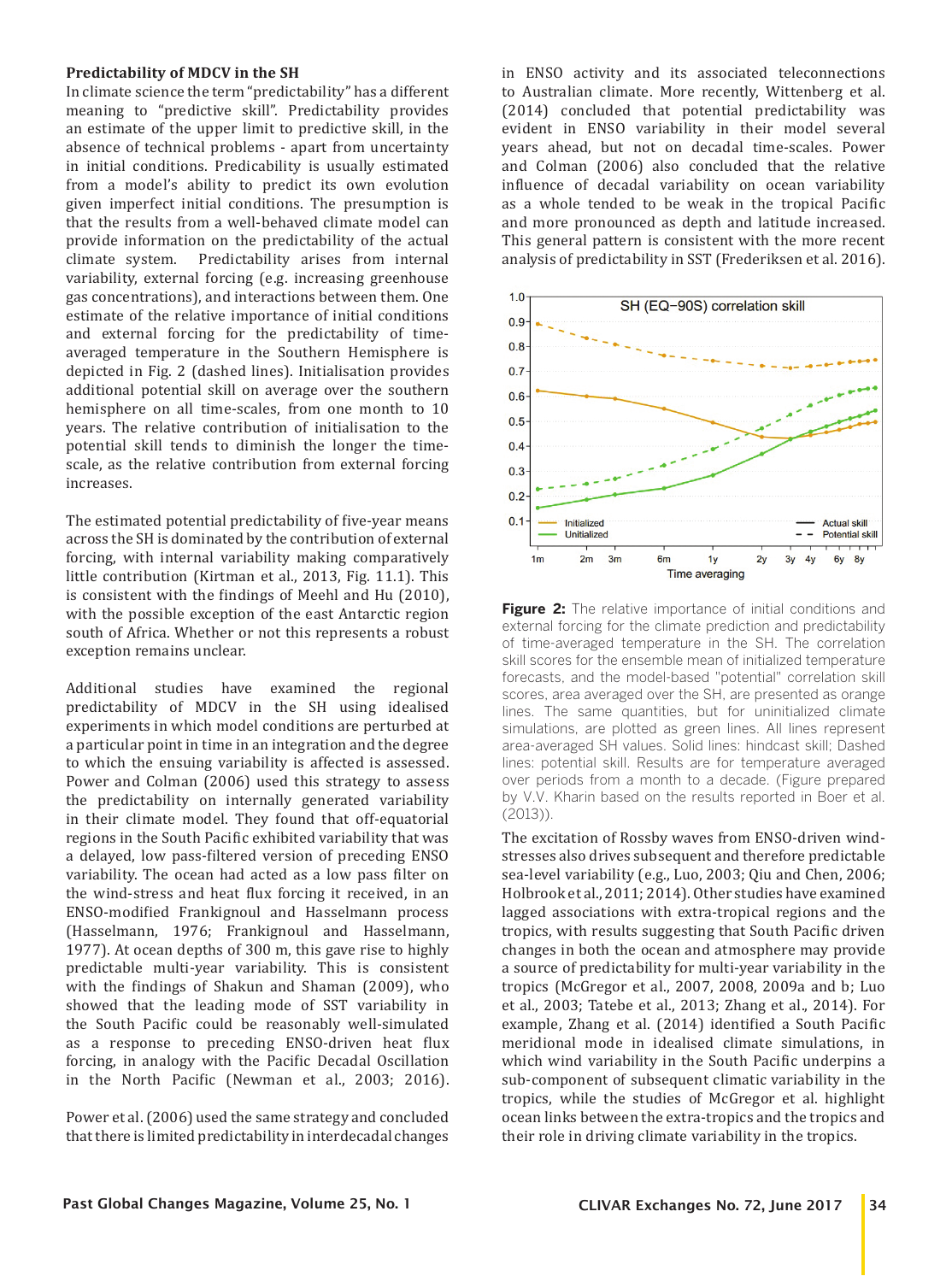More recently, the re-emergence of remnant mixed layers to the surface has been identified as a possible source of predictability for SH MDCV (D. Dommenget, pers. comm.).

Finally, predictability may arise in the Pacific, including the South Pacific, via atmospheric teleconnections driven by partially predictable Atlantic surface temperature variability (e.g. Rashid et al., 2010).

# **Prediction of SH MDCV**

Unlike "predictability" assessment, a "prediction" is an estimate or collection of estimates of the future state of the real world. Research on decadal climate prediction (Smith et al., 2007; Meehl et al., 2009; Meehl et al., 2016) aims to provide forecasts of MDCV. Part of the scientific basis for producing such predictions is given by the predictability that exists in some areas and for some variables, as discussed in the previous section. MDCV prediction research was an important element of the Fifth Phase of the Coupled Model Intercomparison Project (CMIP5) (Taylor et al., 2012) and was a subject assessed in the Fifth Assessment Report of the IPCC (Kirtman et al., 2013). CMIP5 provided a new set of forecasts that were initialized using the observed state of the climate system. This allowed an assessment of the benefit of initialization by comparison with parallel experiments where no information on the initial state of the climate system was provided. The quantification of such changes is important since near-term climate predictions are affected by the initial conditions as well as by changes in the external forcing (Meehl et al., 2009; Kirtman et al., 2013; Meehl and Teng 2016).

Initialization, which is accomplished using a range of different techniques (e.g. Hawkins and Sutton, 2009, 2011; Mochizuki et al. 2010; Doblas-Reyes et al., 2011), produce ensembles of simulations which are intended to account for uncertainties in the initial conditions. As with any other forecast, a set of skill scores is usually computed to quantify the quality of such predictions for previous years (i.e. prediction of past years or hindcasts), providing a quantitative assessment of the performance of the different forecast systems.

In spite of the relative youth of this research area, there are a growing number of papers that address predictability and prediction skill over areas of the Northern Hemisphere (e.g. Griffies and Bryan, 1997; Boer, 2000; Collins, 2002; Hawkins and Sutton, 2009; Smith et al., 2010; Zanna, 2012; García-Serrano and Doblas-Reyes, 2012; Boer et al., 2013; Guémas et al., 2013; among many others). However, considerably less attention has been paid to the SH. Part of the explanation is likely related to the smaller scientific community that exists in the SH compared to the northern hemisphere. Most importantly, there is a relative lack of in situ climate records in most of the SH, with the exception of some ship routes in the Indian and Atlantic Oceans. Limited in situ data poses a difficulty for the assessment of SST variability and prediction skill. The advent of the satellite era increased the amount of available information, but since that source of data only exists since the late 1970s or early 1980s, most of the SST hindcasts prior to the 1970s cannot be validated against ground truth, thus decreasing the sample size and significance of most of the statistical tests applied therein. In an assessment of the decadal climate prediction skill over southern Africa, Reason et al. (2006) had already noticed how the lack of data and the decrease in density and quality of the information in several regions in Africa was a major concern.

The relative importance of initial conditions and external forcing for the skill of existing hindcasts of time-averaged temperature in the Southern Hemisphere is depicted in Fig. 2 (solid lines). Initialisation provides additional hindcast skill over the Southern Hemisphere for averages of up to three years, beyond which initialisation in current systems appears to have little impact. The difference between the actual skill scores (solid lines) and the potential skill scores (dashed lines) suggests that greater skill may be achieved as the technical issues associated with MDCV prediction are overcome.

Among other recent contributions to this topic, Rea et al., (2016) quantified prediction quality over high SH latitudes, concluding that a proper representation of the stratospheric processes and the stratospheretroposphere coupling is crucial in order to obtain skillful predictions. Saurral et al., (2016) analyzed the influence of initialization and climate drift on hindcasts of SST in the South Pacific in a set of coupled GCMs. They noticed differences in the hindcast skill depending upon initialization under strong or weak ENSO conditions. Overall, their results showed lower skill in decadal predictions than that found for the North Pacific basin (Lienert and Doblas-Reyes, 2013).

The increased number of observations that are being made in the SH, particularly of the ocean's surface and subsurface through e.g. the Global Temperature and Salinity Profile Programme, ARGO, and other critical elements of the global observing network, will provide invaluable data for the assessment of predictability and prediction skill in coming years. At the same time, modelling efforts focused on improving the representation of processes underpinning decadal variability and initial conditions are also of great importance for the field. The prediction of SH MDCV could benefit from the improvements in sea ice concentration and thickness reanalysis and the ingestion of those data into the GCMs. For instance, the upcoming Year of Polar Prediction could prove a very interesting opportunity to gather new information on sea ice in order to improve understanding of high-to-mid latitude linkages and to see how these new observations impact the skill of MDCV predictions.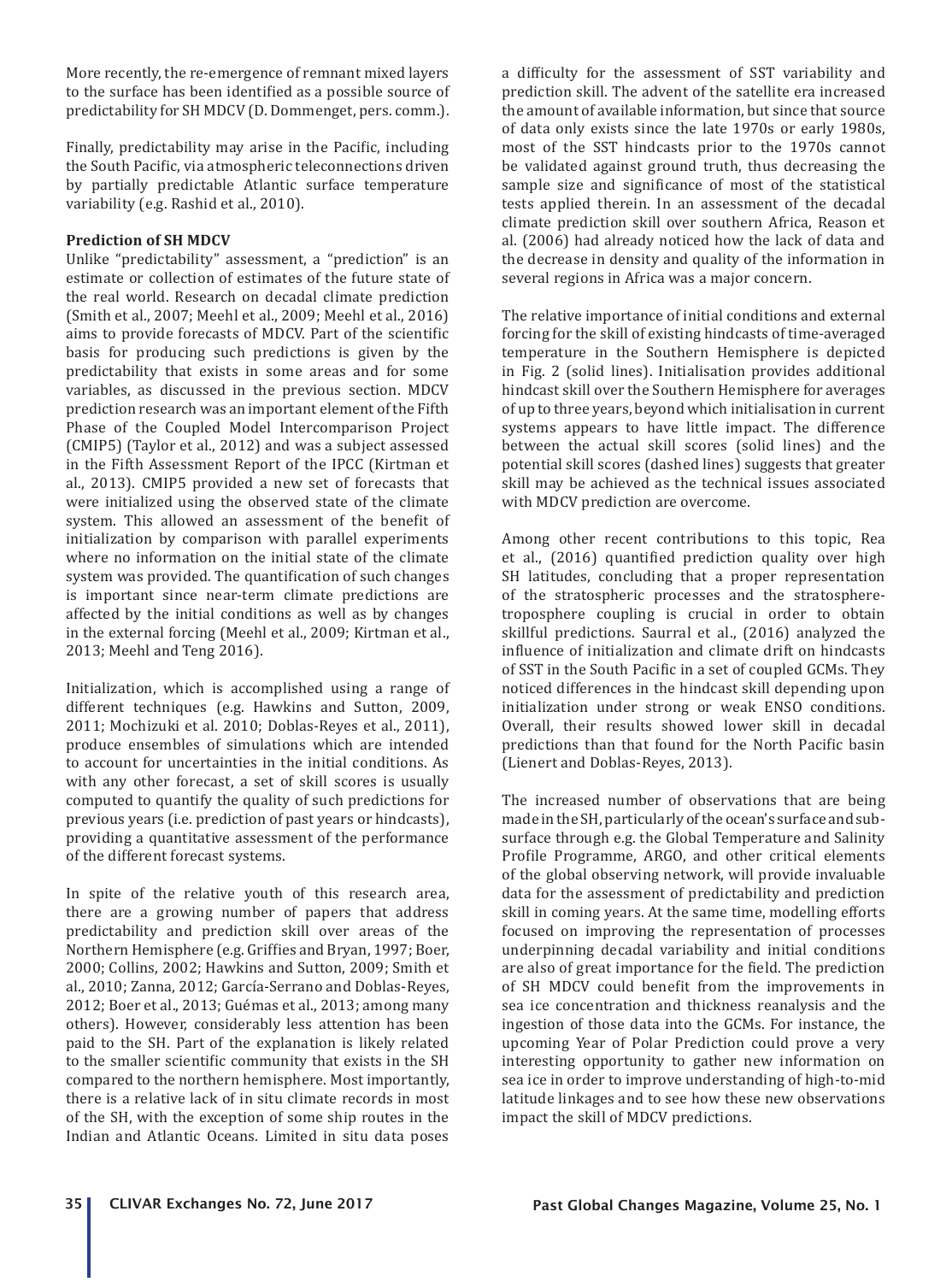#### **Making further progress**

Our understanding of the causes and predictability of MDCV in the Southern Hemisphere and our ability to predict its behavior could be increased by improving, e.g., :

- the documentation, quality controlling and analysis of MDCV evident in instrumental records, other historical records (see, e.g. Callaghan and Power, 2011; 2014), and paleo records
- the quality and increasing the range of relevant instrumental, historical and paleoclimate records.
- our understanding of the impact/sensitivity of methods used for multi-proxy paleoclimate records in order to develop methods that are not sensitive to the non-stationarity of teleconnections.
- climate models and their simulation of observed SH MDCV, including the underlying dynamical processes and statistics of SH MDCV and particular important events (e.g., strengthening the of Walker circulation over the past few decades and the rate of warming in the Pacific over the past half-century)
- understanding of the causes of SH MDCV through e.g. process studies, by continuing to develop theoretical understanding of the relevant processes involving both observations and model simulations, using a hierarchy of modelling approaches
- understanding of MDC predictability and its underlying dynamics in models, through further experimentation and further analysis of experiments already conducted
- initialisation methods, and predictive systems more broadly
- our ability to reliably determine hindcast skill.

These objectives can be assisted by, e.g., :

- participation in CMIP6, the Decadal Climate Prediction Project and other relevant international initiatives
- maintaining and expanding observing networks to better monitor SH MDCV
- continuing to foster links between paleoclimate, climate modelling and model analysis communities
- digitising and quality controlling early instrumental records from SH locations (Allan et al., 2016; Freeman et al., 2016), and by
- collecting critical palaeoclimate data in key regions (e.g. Abram et al., 2015).

#### **References**

Abram, N. J., Dixon, B. C., Rosevear, M. G., Plunkett, B., Gagan, M. K., Hantoro, W. S. and Phipps, S. J., 2015: Optimized coral reconstructions of the Indian Ocean Dipole: An assessment of location and length considerations. Paleoceanography, 30 (10), 2015PA002810.

Abram, N. J., Mulvaney, R., Vimeux, F., Phipps, S. J., Turner, J. and England, M. H., 2014: Evolution of the Southern Annular Mode during the past millennium. Nature Climate Change, 4, 564–569.

Allan, R., Endfield, G., Damodaran, V., Adamson, G., Hannaford, M., Carroll, F., Macdonald, N., Groom, N., Jones, J., Williamson, F., Hendy, E., Holper, P., Arroyo-Mora, J. P., Hughes, L., Bickers, R. and Bliuc, A.-M., 2016: Toward integrated historical climate research: the example of Atmospheric Circulation Reconstructions over the Earth. WIREs Climate Change, 7, 164-174, doi: 10.1002/ wcc.379.

Arblaster, J.M., and N.P Gillett (Lead Authors), N. Calvo, P.M. Forster, L.M. Polvani, S.-W. Son, D.W. Waugh, and P.J. Young, 2014: Stratospheric ozone changes and climate, Chapter 4. Scientific Assessment of Ozone Depletion: 2014, Global Ozone Research and Monitoring Project – Report No. 55, World Meteorological Organization, Geneva, Switzerland.

Ault, T. R., C. Deser, M. Newman, J. Emile‐Geay, 2013: Characterizing decadal to centennial variability in the equatorial Pacific during the last millennium. Geophysical Research Letters, 40, 3450-3456.

Bateup, R., S. McGregor and A. J. E. Gallant, 2015: The influence of non-stationary teleconnections on palaeoclimate reconstructions of ENSO variance using a pseudoproxy framework, Clim. Past, 11, 1733-1749, doi:10.5194/cp-11-1733-2015.

Bindoff, N.L., P.A. Stott, K.M. AchutaRao, M.R. Allen, N. Gillett, D. Gutzler, K. Hansingo, G. Hegerl, Y. Hu, S. Jain, I.I. Mokhov, J. Overland, J. Perlwitz, R. Sebbari and X. Zhang, 2013: Detection and Attribution of Climate Change: from Global to Regional. In: Climate Change 2013: The Physical Science Basis. Contribution of Working Group I to the Fifth Assessment Report of the Intergovernmental Panel on Climate Change [Stocker, T.F., D. Qin, G.-K. Plattner, M. Tignor, S.K. Allen, J. Boschung, A. Nauels, Y. Xia, V. Bex and P.M. Midgley (eds.)]. Cambridge University Press, Cambridge, United Kingdom and New York, NY, USA.

Boer, G. J., 2000: A study of atmosphere-ocean predictability on long time scales. Climate Dyn., 16, 469– 477.

Boer, G. J., V. V. Kharin, and W. J. Merryfield, 2013: Decadal predictability and forecast skill. Clim. Dyn., 41, 1814- 1833, doi:10.1007/s00382-013-1705-0.

Boer, G., and Coauthors, 2016: The Decadal Climate Prediction Project (DCPP) contribution to CMIP6. Geosci. Model Dev., 9, 3751-3777.

Cai, W., T. Cowan, J. M. Arblaster, and S. Wijffels, 2010: On potential causes for an under-estimated global ocean heat content trend in CMIP3 models, Geophys. Res. Lett., 37, L17709, doi:10.1029/2010GL044399.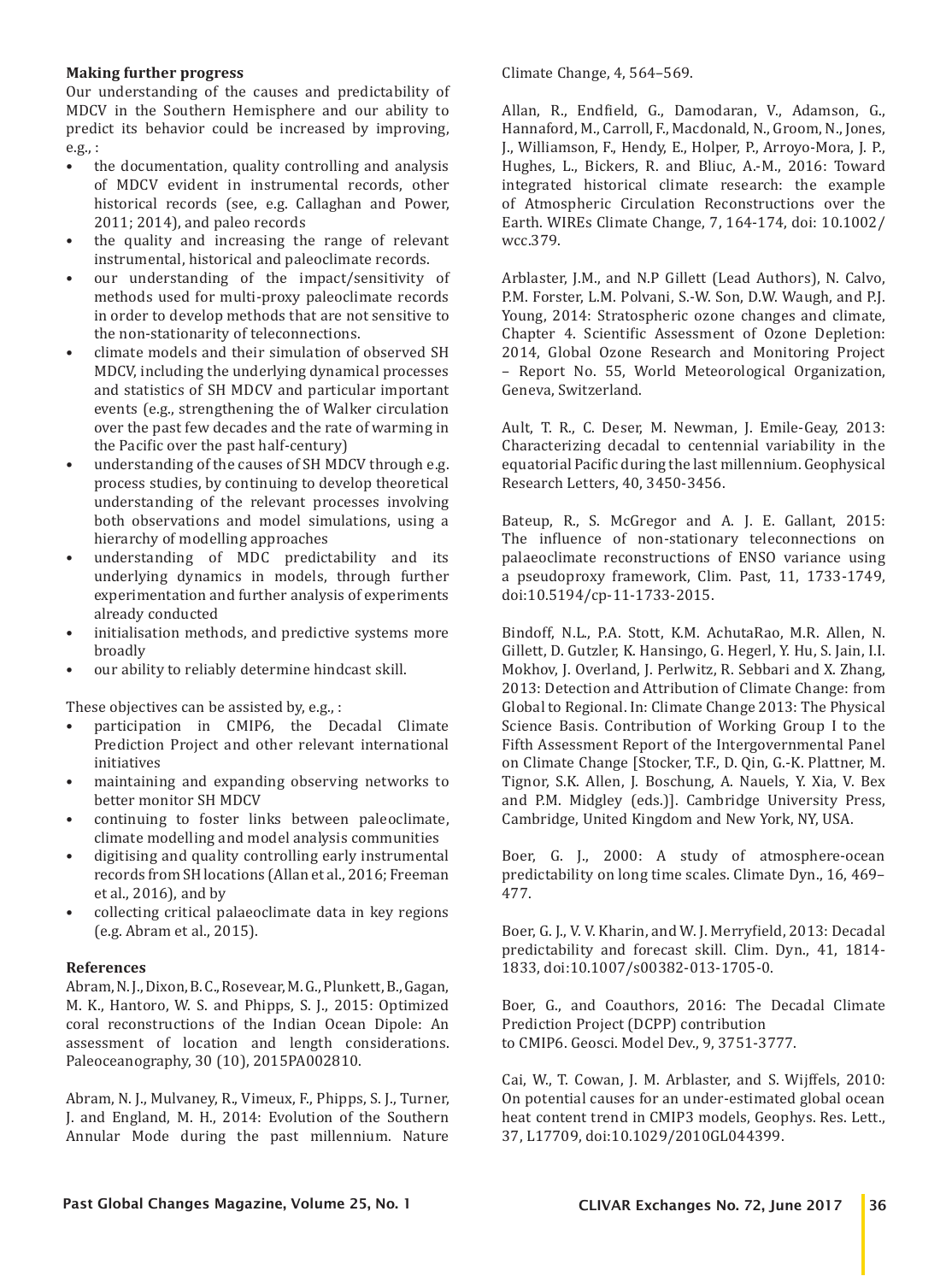Callaghan, J., and S. B. Power, 2014: Major coastal flooding in southeastern Australia 1860–2012, associated deaths and weather systems. Aust. Meteor. Oceanogr. J., 64, 183– 213.

Christensen, J.H., K. Krishna Kumar, E. Aldrian, S.-I. An, I.F.A. Cavalcanti, M. de Castro, W. Dong, P. Goswami, A. Hall, J.K. Kanyanga, A. Kitoh, J. Kossin, N.-C. Lau, J. Renwick, D.B. Stephenson, S.-P. Xie and T. Zhou, 2013: Climate Phenomena and their Relevance for Future Regional Climate Change. In: Climate Change 2013: The Physical Science Basis. Contribution of Working Group I to the Fifth Assessment Report of the Intergovernmental Panel on Climate Change [Stocker, T.F., D. Qin, G.-K. Plattner, M. Tignor, S.K. Allen, J. Boschung, A. Nauels, Y. Xia, V. Bex and P.M. Midgley (eds.)]. Cambridge University Press, Cambridge, United Kingdom and New York, NY, USA.

Church, J., N.J. White and J.M. Arblaster, 2005: Significant decadal-scale impact of volcanic eruptions on sea level and ocean heat content. Nature, 438, 74-77, doi:10.1038/ nature04237.

Collins, M., 2002: Climate predictability on interannual to decadal time scales: The initial value problem. Clim. Dyn., 19, 671–692.

CSIRO, Australian Bureau of Meteorology and SPREP, 2015: Climate in the Pacific: a regional summary of new science and management tools, Pacific-Australia Climate Change Science and Adaptation Planning Program Summary Report. Commonwealth Scientific and Industrial Research Organisation, Melbourne, Australia.

Di Lorenzo, E., G. Liguori, N. Schneider, J. C. Furtado, B. T. Anderson, and M. A. Alexander, 2015: ENSO and meridional modes A null hypothesis for Pacific Climate Variability. Geophys. Res. Lett., 42, 9440-9448, doi: 10.1002/2015GL066281.

Ding, R., J. Li, and Y. Tseng, 2015: The impact of South Pacific extratropical forcing on ENO abnd comparisons with the North Pacific. Climate Dynamics, 44, DOI: 10.1007/s00382-014-2303-5.

Doblas-Reyes, F. J., M. A. Balmaseda, A. Weisheimer, and T. N. Palmer, 2011: Decadal climate prediction with the ECMWF coupled forecast system: Impact of ocean observations. J. Geophys. Res., 116, D19111.

Dong L., T. Zhou, A. Dai, F. Song, B. Wu, X. Chen, 2016: The Footprint of the Inter-decadal Pacific Oscillation in Indian Ocean Sea Surface Temperatures. Scientific Reports, 6, 21251, doi:10.1038/srep21251.

England, M. H., S. McGregor, P. Spence, G. A. Meehl, A. Timmermann, W. Cai, A. Sen Gupta, M. J. McPhaden, A. Purich and A. Santoso, 2014: Recent intensification of wind-driven circulation in the Pacific and the ongoing warming hiatus. Nature Climate Change, 4, 222-227, doi: 10.1038/nclimate2106

Eyring, V., J. M. Arblaster, I. Cionni, J. Sedláček, J. Perlwitz, P. J. Young, S. Bekki, D. Bergmann, P. Cameron-Smith, W. J. Collins, G. Faluvegi, K.-D. Gottschaldt, L. W. Horowitz, D. E. Kinnison, J.-F. Lamarque, D. R. Marsh, D. Saint-Martin, D. T. Shindell, K. Sudo, S. Szopa and S. Watanabe, 2013: Long-term ozone changes and associated climate impacts in CMIP5 simulations, J. Geophys. Res. Atmos., 118, 5029– 5060, doi:10.1002/jgrd.50316.

Farneti, R., F. Molteni, and F. Kucharski, 2014: Pacific interdecadal variability driven by tropical-extratropical interactions. Climate Dynamics, 42(11–12), 3337–3355.

Folland, C. K., J. A. Renwick, M. J. Salinger, and A. B. Mullan, 2002: Relative influences of the Interdecadal Pacific Oscillation and ENSO on the South Pacific Convergence Zone. Geophys. Res. Lett., 29, 1643-1647.

Frankignoul, C., and K. Hasselmann, 1977: Stochastic climate models, Part II Application to sea-surface temperature anomalies and thermocline variability. Tellus, 29, 10.1111/j.2153-3490.1977.tb00740.x.

Frederiksen, C.S., X. Zheng, and S. Grainger, 2016: Simulated modes of inter-decadal predictability in sea surface temperature. Climate Dynamics, 46, 2231-2245. DOI 10.1007/s00382-015-2699-6.

Freeman, E., Woodruff, S. D., Worley, S. J., Lubker, S. J., Kent, E. C., Angel, W. E., Berry, D. I., Brohan, P., Eastman, R., Gates, L., Gloeden, W., Ji, Z., Lawrimore, J., Rayner, N. A., Rosenhagen, G. and Smith, S. R., 2016: ICOADS Release 3.0: a major update to the historical marine climate record. International Journal of Climatology: doi:10.1002/joc.4775.

Garreaud, R.D. and D.S. Battisti, 1999: Interannual ENSO and Interdecadal ENSO-like Variability in the Southern Hemisphere Tropospheric Circulation. J. Climate, 12, 2113-2123

Garcia-Serrano, J., F. J. Doblas-Reyes, and C. A. S. Coelho, 2012: Understanding Atlantic multi-decadal variability prediction skill. Geophys. Res. Lett., 39, L18708, doi:10.1029/2012GL053283.

Griffies, S. M., and K. Bryan, 1997: A predictability study of simulated North Atlantic multidecadal variability. Clim. Dyn., 13, 459–487.

Guémas, V., F. J. Doblas-Reyes, I. Andreu-Burillo, and M. Asif, 2013: Retrospective prediction of the global warming slowdown in the last decade. Nature Clim. Change, 3, 649-653, doi:10.1038/nclimate1863.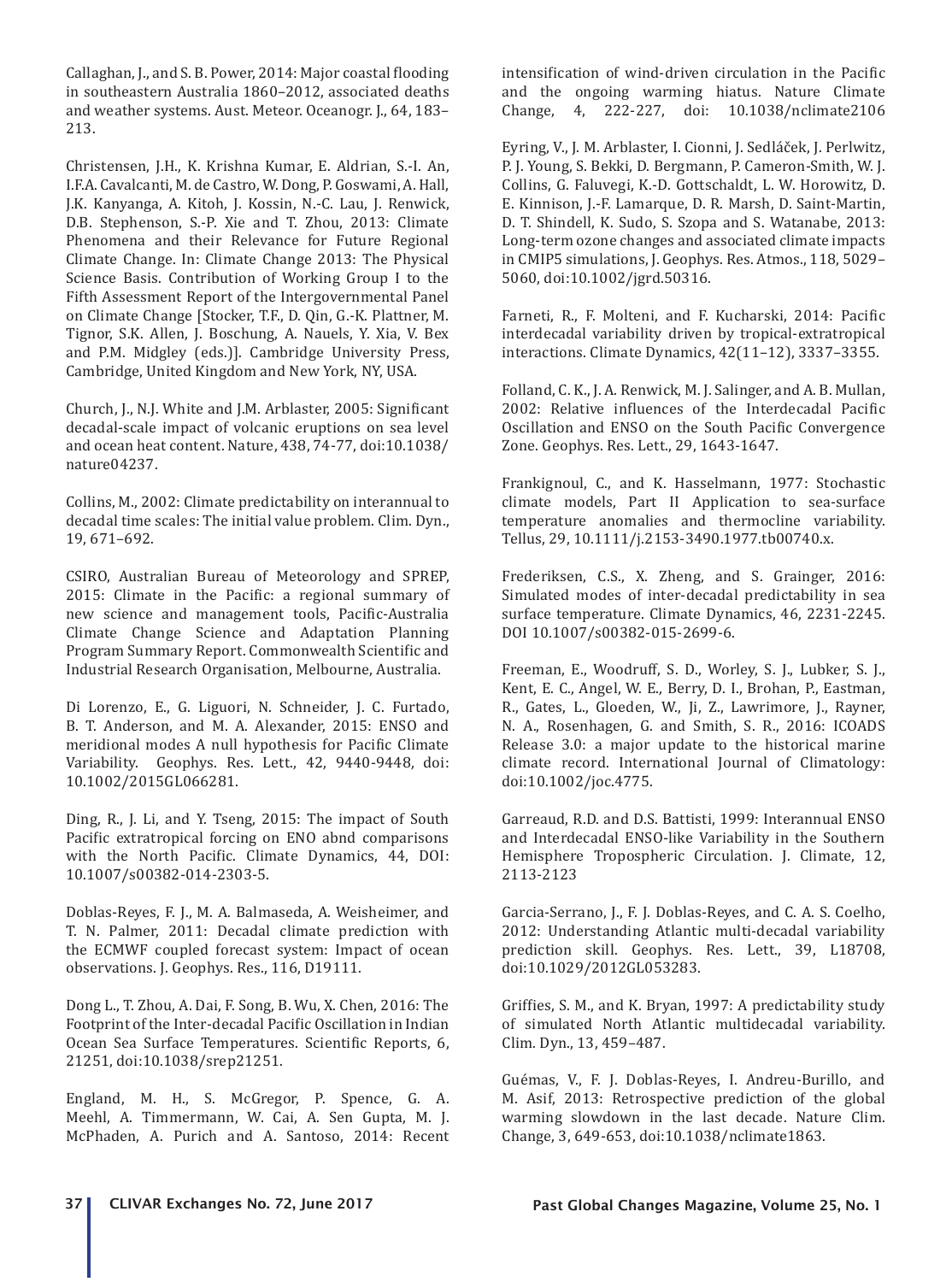Hasselmann, K., 1976: Stochastic climate models. Part I. Theory. Tellus, 6, 473-485, 10.1111/j.2153-3490.1976. tb00696.x.

Han, W., J. Vialard, M. J. McPhaden, W. P. M. de Ruitjer, 2014: Indian Ocean Decadal Variability: A Review. Bull. American Meteorol. Soc., 95, 1679-1703.

Hawkins, E., and R. Sutton, 2009: The potential to narrow uncertainty in regional climate predictions. Bull. Am. Meteorol. Soc., 90, 1095-1107, doi: 10.1175/2009BAMS2607.1.

Henley, B.J. and Coauthors, 2015: A Tripole Index for the Interdecadal Pacific Oscillation. Climate Dynamics, 45(11–12), 3077–3090.

Henley, B.J. and Coauthors, 2017. Spatial and Temporal Agreement in Climate Model Simulations of the Interdecadal Pacific Oscillation. Environmental Research Letters, in press, 1–33.

Holbrook N. J., I. D. Goodwin, S. McGregor, E. Molina, S. B. Power, 2011: ENSO to multi-decadal time scale changes in East Australian Current transports and Fort Denison sea level: Oceanic Rossby waves as the connecting mechanism. Deep Sea Research, Part II,, 58, 547-558, doi:10.1016/j.dsr2.2010.06.007.

Holbrook NJ, J Li, M Collins, E Di Lorenzo, F-F Jin, T Knutson, M Latif, C Li, SB Power, R Huang and G Wu, 2014: Decadal climate variability and cross-scale interactions: ICCL 2013 Expert Assessment Workshop. Bulletin of the American Meteorological Society, 95, ES155-ES158. doi: 10.1175/BAMS-D-13-00201.1.

Hope, P., Henley, B. J., Gergis, J., Brown, J. and Ye, H., 2016: Time-varying spectral characteristics of ENSO over the Last Millennium. Climate Dynamics: DOI: 10.1007/ s00382-016-3393-z.

Jones, J. M., S. T. Gille, H. Goosse, N. J. Abram, P. O. Canziani, D. J. Charman, K. R. Clem, X. Crosta, C. de Lavergne, I. Eisenman, M. H. England, R. L. Fogt, L. M. Frankcombe, G. J. Marshall, V. Masson-Delmotte, A. K. Morrison, A. J. Orsi, M. N. Raphael, J. A. Renwick, D. P. Schneider, G. R. M. N. Raphael, J. A. Renwick, D. P. Schneider, G. R. Simpkins, E. J. Steig, B. Stenni, D. Swingedouw, T. R. Vance, 2016: Assessing recent trends in high-latitude Southern Hemisphere surface climate. Nature Climate Change, 6, 917–926.

Kirtman, B., S.B. Power, J.A. Adedoyin, G.J. Boer, R. Bojariu, I. Camilloni, F.J. Doblas-Reyes, A.M. Fiore, M. Kimoto, G.A. Meehl, M. Prather, A. Sarr, C. Schär, R. Sutton, G.J. van Oldenborgh, G. Vecchi and H.J. Wang, 2013: Near-term Climate Change: Projections and Predictability. In: Climate Change 2013: The Physical Science Basis. Contribution of Working Group I to the Fifth Assessment Report of the Intergovernmental Panel on Climate Change [Stocker, T.F., D. Qin, G.-K. Plattner, M. Tignor, S.K. Allen, J. Boschung, A. Nauels, Y. Xia, V. Bex and P.M. Midgley (eds.)]. Cambridge University Press, Cambridge, United Kingdom and New York, NY, USA.

Kociuba G. and S. B. Power, 2015: Inability of CMIP5 Models to Simulate Recent Strengthening of the Walker Circulation: Implications for Projections. J. Clim., 28, 20- 35.

Kosaka, Y. and S.-P. Xie, 2013: Recent global-warming hiatus tied to equatorial Pacific surface cooling. Nature, 501(7467), 403–7.

Kucharski, F., Ikram, F., Molteni, F. et al., 2016: Atlantic forcing of Pacific decadal variability, Clim Dyn, 46: 2337. doi:10.1007/s00382-015-2705-z

Lienert F., F. J. Doblas-Reyes, 2013: Decadal prediction of interannual tropical and North Pacific sea surface temperature. J. Geophys. Res. Atmospheres, 118, 5913- 5922.

Luo, J.-J., S. Masson, S. Behera, P. Delecluse, S. Gualdi, A. Navarra, T. Yamagata, 2003: South Pacific origin of the decadal ENSO-like variation as simulated by a coupled GCM. Geophys. Res. Lett., 30 (24), 2250, doi:10.1029/2003GL018649.

McGregor, S., A. Sen Gupta, N. J. Holbrook and S. B. Power, 2009: The Modulation of ENSO Variability in CCSM3 by Extratropical Rossby Waves. J. Climate, 22, 5839-5383.

McGregor, S., N. J. Holbrook and S. B. Power, 2009: The response of a stochastically forced ENSO model to observed off-equatorial wind-stress forcing. J. Climate. 2512-2525.

McGregor, S., N. J. Holbrook, and S. B. Power, 2007: Interdecadal sea surface temperature variability in the equatorial Pacific Ocean. Part I: The role of off-equatorial wind stresses and oceanic Rossby waves. J. Clim., 20 (11), 2643-2658

McGregor, S., N. J. Holbrook, and S. B. Power, 2008: Interdecadal sea surface temperature variability in the equatorial Pacific Ocean. Part II: the role of equatorial/ off-equatorial wind stresses in a hybrid coupled model. J. Clim., 21 (17), 4242-4256.

McGregor, S., A. Timmermann, M. F. Stuecker, M. H. England, M. Merrifield, F.-F. Jin, Y. Chikamoto, 2014: Recent Walker Circulation strengthening and Pacific cooling amplified by Atlantic warming, Nature Climate Change, 4, 888-892, doi:10.1038/NCLIMATE2330.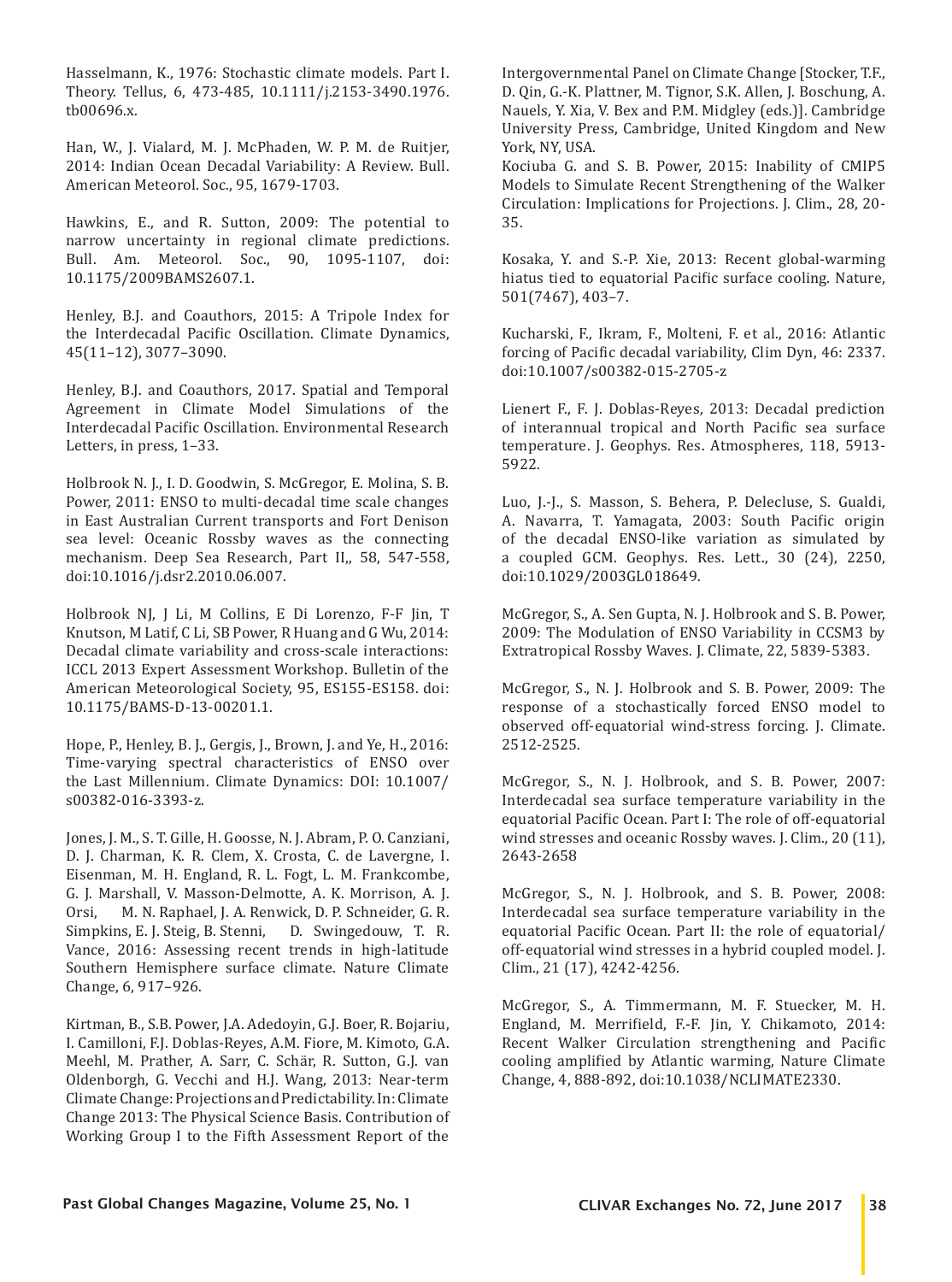Meehl, G. A., J. M. Arblaster, C. M. Bitz, C. T. Y. Chung, and H. Teng, 2016: Antarctic sea-ice expansion between 2000 and 2014 driven by tropical Pacific decadal climate variability. Nature Geoscience, doi:10.1038/ngeo2751.

Meehl, G.A., A Hu, H Teng, 2016: Initialized decadal prediction for transition to positive phase of the Interdecadal Pacific Oscillation, Nature Communications, 7, doi:10.1038/ncomms11718.

Mochizuki, T., et al., 2010: Pacific decadal oscillation hindcasts relevant to near-term climate prediction. Proc, Natl. Acad. Sci., 107, 1833–1837.

Newman, M., G. P. Compo, and M. A. Alexander, 2003: ENSO-forced variability of the Pacific Decadal Oscillation, J. Climate, 16, 3853–3857, doi:10.1175/1520-0442.

Newman, M., et al. 2016: The Pacific Decadal Oscillation, revisited. J. Climate, 29, 4399-4427, DOI: http://dx.doi. org/10.1175/JCLI-D-15-0508.1

Palmer, J., Cook, E., Turney, C., Allen, K., Fenwick, P., Cook, B., O'Donnell, A., Lough, J., Grierson, P. and Baker, P., 2015: Drought variability in the eastern Australia and New Zealand summer drought atlas (ANZDA, CE 1500– 2012) modulated by the Interdecadal Pacific Oscillation. Environmental Research Letters, 10 (12), 124002.

Power, S. B., T. Casey, C. Folland, A. Colman and V. Mehta, 1999: Inter-decadal modulation of the impact of ENSO on Australia. Climate Dynamics, 15, 319-324.

Power, S. B. and R. Colman, 2006: Multi-year predictability in a coupled general circulation model. Climate Dynamics, 2, 247-272.

Power, S., M. Haylock, R. Colman, and X. Wang, 2006: The predictability of interdecadal changes in ENSO and ENSO teleconnections. J. Climate, 8, 2161-2180.

Power, S., F. Delage, G. Wang, and G. Kocuiba, 2016: Inability of climate models to simulate recent multidecadal change in Pacific surface temperature: implications for global temperature projections. Climate Dynamics, doi:10.1007/s00382-016-3326-x.

Power, S. B. and J. Callaghan, 2016: Variability in Severe Coastal Flooding, Associated Storms, and Death Tolls in Southeastern Australia since the Mid–Nineteenth Century. Journal of Applied Meteorology and Climatology, 55, 1139-1149.

Qiu, B., and S. Chen, 2006: Decadal Variability in the Large-Scale Sea Surface Height Field of the South Pacific Ocean: Observations and Causes. J. Phys. Oceanogr., 36, 1751-1762.

Rashid, H., S.B. Power, and J. Knight, 2010: Impact of multi-decadal fluctuations in the Atlantic thermohaline circulation on Indo-Pacific climate variability in a coupled GCM. J. Climate, 23, 4038-4044.

Rea G, C. Cagnazzo, A. Riccio, F. Fierli, and F. Cairo, 2016: Multi-decadal changes and predictions over the Southern Hemisphere region: role of the stratospheric representation in CMIP5 models. EGU General Assembly Conference Abstracts, Vienna, Austria, European Geosciences Union.

Reason CJ, W Landman, and W Tennant, 2006: Southern African climate and its links with variability of the Atlantic Ocean. Bull. Amer. Meteor. Soc., 87, 941-955.

Salinger, M.J, J.A. Renwick, and A. B. Mullan, 2001: Interdecadal Pacific Oscillation and South Pacific Climate. Int. J. Climatol., 21, 1705-1721.

Saurral R. I., F. J. Doblas-Reyes, and J. García-Serrano, 2016: Initial shock, drift and trends in decadal climate predictions in the South Pacific region upon different phases of ENSO. SPECS/PREFACE/WCRP Workshop on initial shock, drift and bias adjustment. 9-13 May 2016, Barcelona, Spain.

Shakun, J.D., and J. Shaman, 2009: Tropical origins of North and South Pacific decadal variability. Geophys. Res. Lett., 36, L19711, doi:10.1029/2009GL040313.

Shiotani, M., 1990: Low-frequency variations of the zonal mean state of the Southern Hemisphere troposphere, J. Meteorol. Soc. Jpn., 68, 461–471.

Smith, D. M., S. Cusack, A. W. Colman, C. K. Folland, G. R. Harris, and J. M. Murphy, 2007: Improved surface temperature prediction for the coming decade from a global climate model. Science, 317, 796–799.

Smith, D. M., R. Eade, N. J. Dunstone, D. Fereday, J. M. Murphy, H. Pohlmann, and A. A. Scaife, 2010: Skilful multi-year predictions of Atlantic hurricane frequency. Nature Geosci., 3, 846–849.

Taylor, K. E., R. J. Stouffer, and G. A. Meehl, 2012: An overview of CMIP5 and the experiment design. Bull. Am. Meteorol. Soc., 93, 485–498.

Tierney, J. E., Abram, N. J., Anchukaitis, K. J., Evans, M. N., Giry, C., Halimeda Kilbourne, K., Saenger, C. P., Wu, H. C. and Zinke, J., 2015: Tropical sea-surface temperatures for the past four centuries reconstructed from coral archives. Paleoceanography, 30, 226-252, doi:10.1002/2014PA002717.

Thompson, D. W. J., J. M. Wallace, and G. C. Hegerl, 2000: Annular modes in the extratropical circulation, part 2,